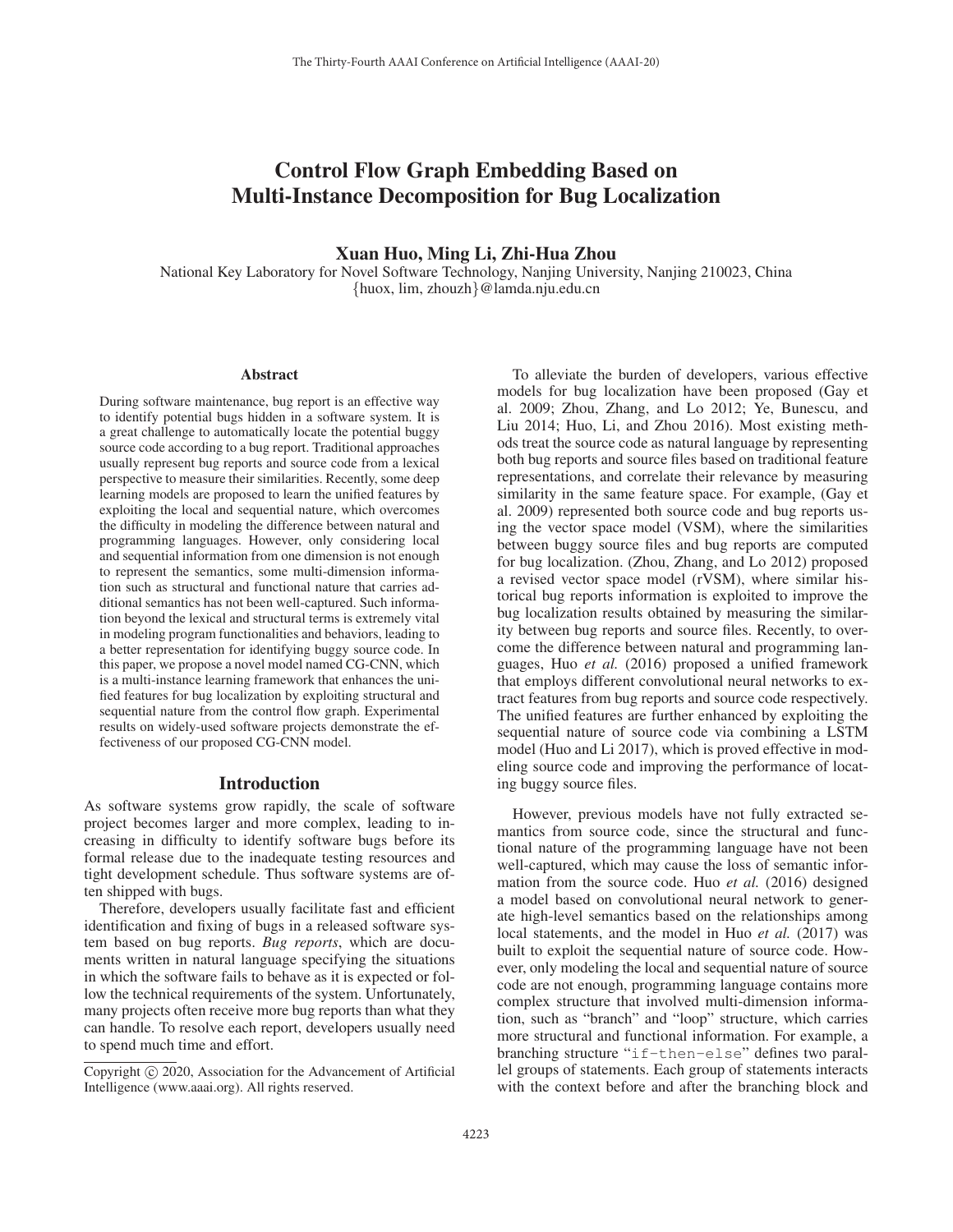forms two different execution paths. However, there are no interactions between the two groups and the semantics of the two paths are different. Directly extracting semantic features among statements sequentially or locally may lose the structural semantics.

Therefore, in order to generate a more representative feature, more information about source code such as structural and functional semantics should be carefully considered. Control Flow Graph (CFG) (Allen 1970) is a kind of representation using graphic notations to represent source code, which carries rich structural and functional information, and all paths of CFG are generated by traveling through the program during its execution process. The control flow graph contains rich information reflecting the structural and functional nature of the source code, which is able to provide a better representation of source code and improve bug localization efficiency. However, there is no previous work that focuses on extracting semantic features from a control flow graph for bug localization.

One question arises here: how to utilize the information from CFG to generate the representation of source code? Extracting features from CFG contains two main challenges. First, how to generate the semantic feature of each node of CFG (i.e., each statement in source code). Different from previous graph based data, CFG is a directed graph and contains many execution paths of source code. Each statement of the source code is represented as a node in the CFG. The semantics of each statement is not only relative with the tokens it contains, but also relative with the neighboring statements in the same execution paths of source code. Another challenge is that how to represent the whole source code considering the structural and functional information from the CFG. It can be noticed that, each path of CFG contains different semantics that needs to be processed separately. In addition, the statements in each execution paths may contain sequential relationships, which should be carefully modeled for feature extraction.

In this paper, we propose a novel unified model based on multi-instance decomposition framework named CG-CNN (Control flow Graph embedding based Convolutional Neural Network), which aims to generate a better unified feature from bug reports and source code for bug localization. As aforementioned, learning semantics from source code contain big challenges and is the key of CG-CNN. To address the first challenge in programming language processing, CG-CNN firstly employs a convolutional neural network to incorporate local semantics of each statement to preserve the integrity, and further enhance feature representation by using DeepWalk to consider the relationships between neighboring statements. To address the second challenge, we design a multi-instance learning framework to generate the semantics from the CFG of source code. The CFG of a program contains multiple paths and each path in the control flow graph is considered as an instance while the whole code is a bag. If any path is relevant with the bug report that labeled as buggy (positive), the source code file is buggy and relevant to the bug report. Therefore, learning semantic feature representation from CFG of source code can be regarded as a multiinstance learning task. Experimental results on widely-used

software projects show that CG-CNN performs significantly better than state-of-the-art methods, indicating that exploiting control flow graph based information from source code is beneficial for improving bug localization performance.

The contributions of our work are summarized as follows:

- We are the first to employ control flow graph of source code for bug localization based on multi-instance decomposition to extract semantic features from the control flow graph of a program, where both structural and sequential nature from the source code can be carefully captured and modeled.
- We propose a novel deep model named CG-CNN to learn unified features from control flow graph for bug localization. CG-CNN firstly applies CNN and DeepWalk to learn a representation of each statement and then utilizes multiinstance learning framework to learn representation of the source code from the multiple execution paths.

The rest of this paper is organized as follows. In Section 2, some related work about bug localization are discussed. In Section 3, we introduce the details of our proposed model CG-CNN. The experiments and some discussions are presented in Section 4, and finally in the last section, we conclude the paper and issue some future work.

#### Related Work

To maintain software quality assurance, many bug localization approaches have been studied in recent years. Bug localization, which identifies and locates source files potentially responsible for the bug reported in bug reports, is an extremely vital but costly task in software maintenance. Most traditional approaches treat the source code as documents and formalize the bug localization problem as a document retrieval problem, which calculate the relevancy between a bug report and a source file to identify buggy source code (Poshyvanyk et al. 2007; Lukins, Kraft, and Etzkorn 2008). For example, Gay *et al.* (2009) employed Vector Space Model (VSM) based on concept localization to represent bug reports and source code as feature vectors, which are used to measure the similarity between bug reports and source files. Zhou *et al.* (2012) also proposed BugLocator approach using revised Vector Space Model, which is based on document length and similar bugs that have been solved before as new features. Recently, more information and features from bug reports and source code have been investigated for identifying bugs. Saha *et al.* (2013) utilized structured information from source code, such as class and method to enable more accurate bug localization. Wang *et al.* (2014) proposed AmaLgam that combines version history, similar report and structure to further improve bug localization performance.

Recently, deep learning models are very popular and have achieved enormous success in many software engineering tasks (Mou et al. 2016; White et al. 2015). For example, Mou *el al.* (2016) proposed a novel tree-based convolutional neural network for programming language, which is effective in several software tasks such as program functionality classification and bubble sort program detection. Wei and Li (2017) studied software functional clone detection by applying a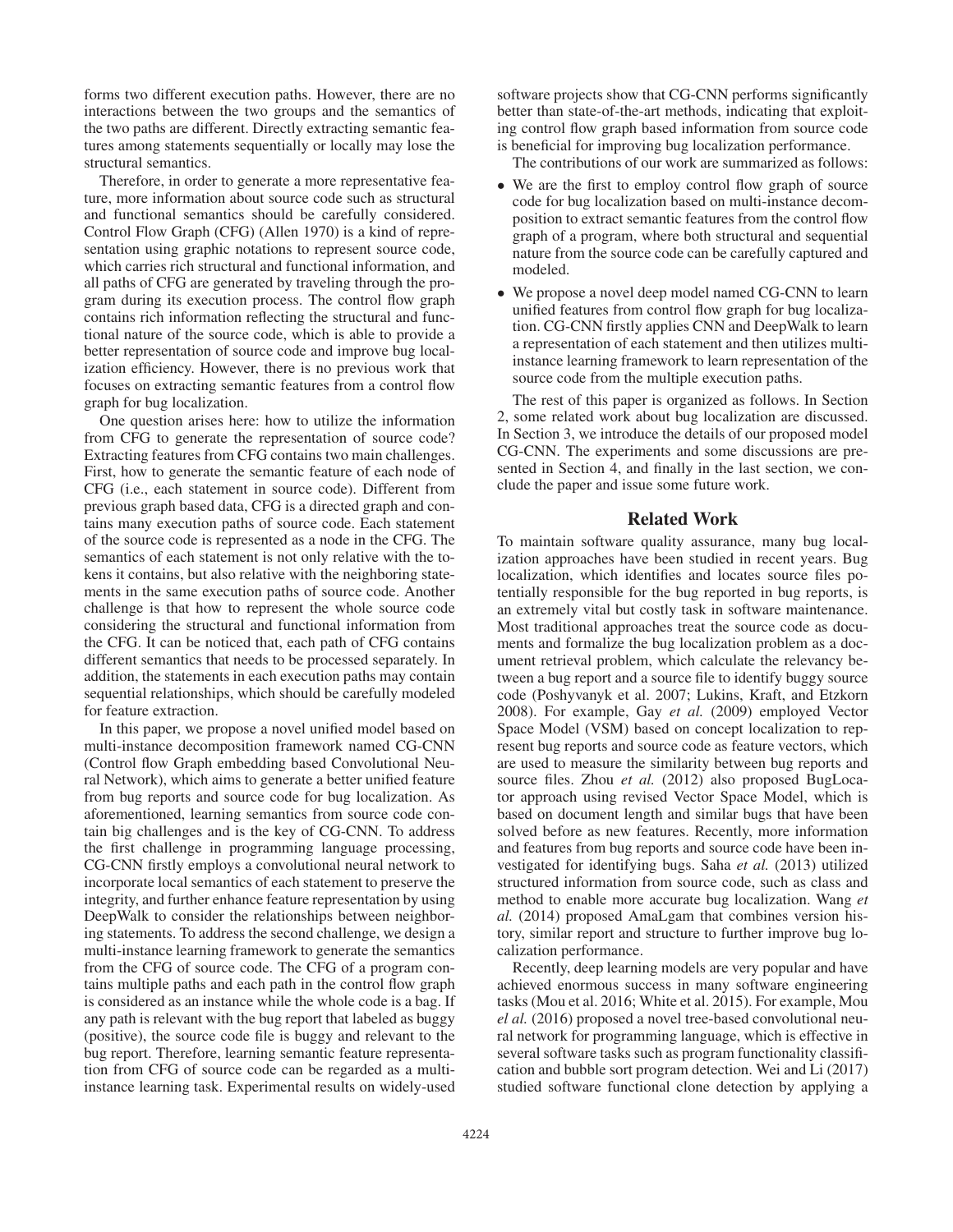novel tree-based LSTM model, which is able to exploit the lexical and syntactical information from source code. Shi *et al.* (2019) proposed a specific network to employ autoencoder to learn the feature of revision from an original-new source codes pair. There are also some work using deep learning models to identify buggy source code according to bug reports. For example, Lam et al. (2015), proposed a novel deep model that combines a kind of deep neural network (Auto-Encoder) and the revised Vector Space Model (rVSM) to improve bug localization performance. Shi *et al.* proposed a special type of deep neural networks, which employ autoencoder to learn the feature of revision from an original-new source codes pair. To overcome the structural difference between natural and programming languages, Huo *et al.* (2016) designed particular convolutional operations for programming language and proposed a CNNbased model to learn unified features from bug reports and source code for identifying buggy source code. The unified features are further enhanced by combining LSTM and CNN to generate richer information by exploiting the sequential nature of source code (Huo and Li 2017). Different from previous work, the goal of this paper is to show the rich information respecting to the structure of source code can be leveraged to improve bug localization. We consider to extract features from CFG and formalize this problem as a multi-instance learning problem, where a specific model CG-CNN is designed to address this challenge.

In addition, many models have been proposed to learn latent representation of nodes in a graph. For example, Perozzi *et al.* (2014), presented DeepWalk to learn latent social representations of vertices. Using local information from truncted random walks as input, DeepWalk learns a representation which encodes structural regularities. Experiments on a variety of different graphs illustrate the effectiveness of our approach on challenging multi-label classification tasks. Grover and Leskovec (2016) further extended DeepWalk by proposing a novel method named node2vec, which learns a mapping of nodes to low-dimensional space of features that maximizes the likelihood of preserving network neighboring of nodes. Node2vec defines a flexible notion of a node's network neighborhood and design a biased random walk procedure, which efficiently explores diverse neighborhoods. Generating from CFG is different from previous work, since CFG is directed and contains multiple paths reflecting the execution procedure of the source code. In our work, we design a multi-instance learning framework to extract features from CFG.

#### Our Method

In this paper, we introduce multi-instance decomposition for bug localization, which aims to locate the potentially buggy source files that produce the program behaviors specified in a given a newly finished bug report. Each source code is considered as a bag and the execution paths in the source code are considered as instances. Let  $C =$  $\{C_1, C_2, \ldots, C_{N_1}\}\$  denote the set of source code files, where  $C_i = \{p_{i1}, p_{i2}, \ldots, p_{ini}\}$  is a source file with  $n_i$ <br>execution paths Let  $R = \{r_1, r_2, \ldots, r_N\}$  denotes the execution paths. Let  $\mathcal{R} = \{r_1, r_2, \dots, r_{N_2}\}\)$  denotes the collection of buy reports, where  $N_1$ ,  $N_2$  denote the number collection of bug reports, where  $N_1, N_2$  denote the number

of source files and bug reports, respectively. The learning task of bug localization aims to learn a prediction function  $f : \mathcal{R} \times \mathcal{C} \mapsto \mathcal{Y}$ ,  $y_{ij} \in \mathcal{Y} = \{+1, -1\}$  indicates whether<br>a source file  $C_i \in \mathcal{C}$  is relevant to a bug report  $r_i \in \mathcal{R}$ . We a source file  $C_j \in \mathcal{C}$  is relevant to a bug report  $r_i \in \mathcal{R}$ . We instantiate the learning task based on multi-instance learning decomposition by proposing a novel deep model named CG-CNN (Control flow Graph based Convolutional Neural Network), which takes bug reports and source code as inputs and learns a unified feature mapping the  $\psi(\cdot, \cdot)$  for a given  $r_i$  and  $C_j$ , based on which the prediction can be made with a subsequent output layer.

#### The General Framework of CG-CNN

The general framework of CG-CNN is shown in Figure 1. Specifically, CG-CNN consists of four main components: input and processing layer, language specific feature extraction layer, joint feature fusion layer and the last is output and prediction layer. In training process, pairs of source code and bug reports and their relevant labels are fed into the network, and the model is trained iteratively to optimize the loss. In testing process, a new bug report and some source code that potentially contains the corresponding bug is fed into the model, which outputs their relevant score indicating which code is highly relevant with the given bug report and are located as buggy.



Figure 1: The general framework of CG-CNN. The model contains 4 main parts: input and processing layer, language specific feature extraction layer, joint feature fusion layer and the last is output and prediction layer.

To extract high-level semantic features for identifying buggy files, source code and bug reports are firstly encoded as feature representation, and then feed into the network in the input and processing layer. Since bug reports are written in natural language while source code is in programming language, they contain different structure and semantics which should be processed from different ways. Therefore, CG-CNN designs two networks to process source code and bug reports separately in language specific feature extraction layer: natural language specific feature extraction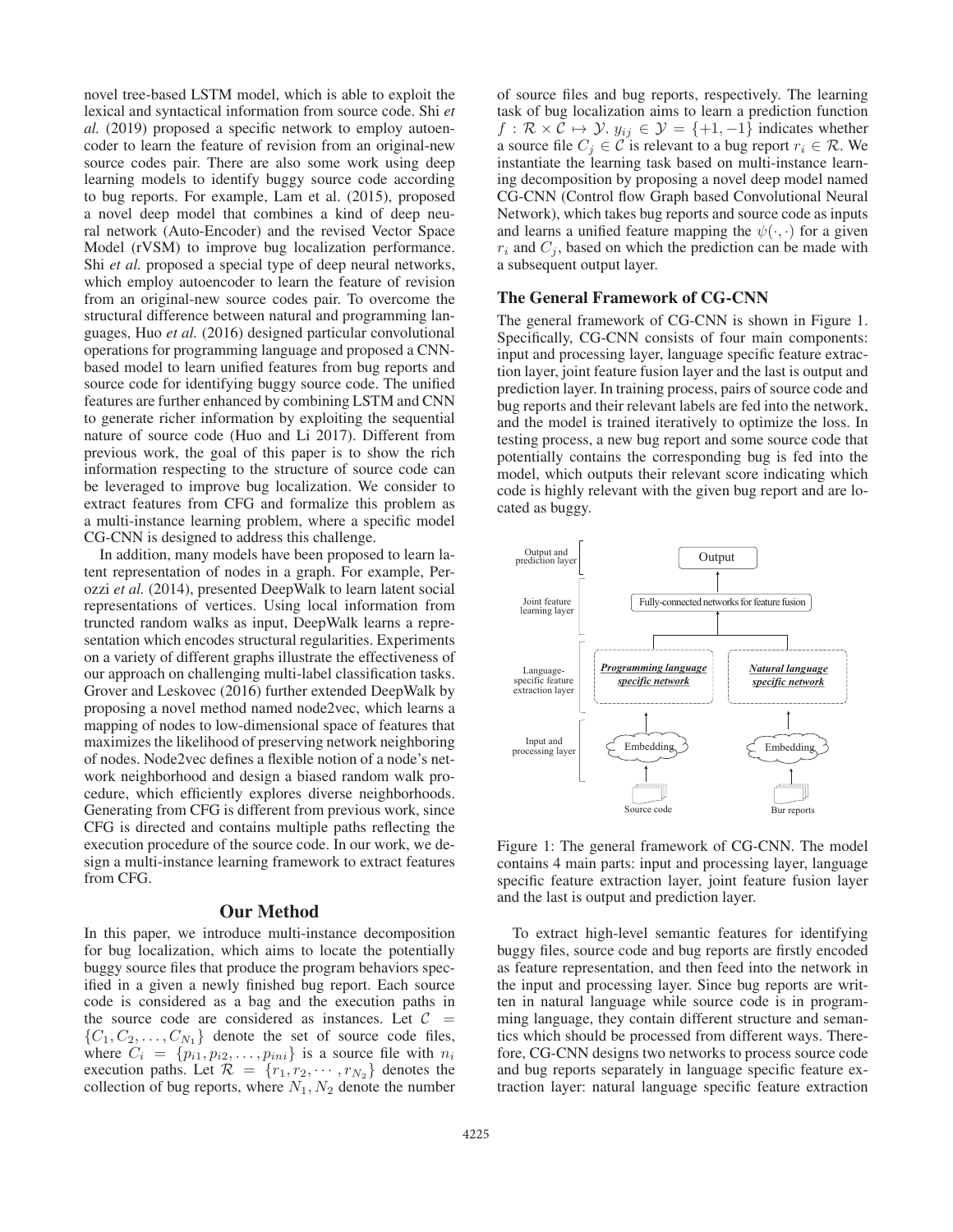

Figure 2: The overall structure of programming language specific feature extraction network in CG-CNN, which contains two parts to learn semantic feature representation of source code. The first part aims to learn representation of each statement, which employs CNN to extract the inner information of statements and a DeepWalk process to model the relationships among neighboring statements. Afterwards, the second part aims to extract the semantic feature based on multi-instance learning setting. The LSTM layer is used to exploit the sequential nature along with the statements in the execution paths and the last pooling layer is connected to generate high-level feature representation among all execution paths.

network and programming language specific feature extraction network. Following the standard approaches (Kim 2014), natural language specific feature extraction network is built based on CNN to extract semantic features  $z<sup>r</sup>$  from bug reports.

To extract features from source code, the programming language specific feature extraction network mainly contains two parts. The first part aims to learn semantic feature representation of each statement: CNN is utilized to capture the information locally within each statement while Deep-Walk is used to model the relationships among neighboring statements. The second part aims to learn semantic feature vector  $z^c$  to represent the whole source code while considering the structure from the control flow graph, where a multiinstance learning framework is used to model the structural feature. The programming language specific feature extraction component is the key part of CG-CNN, which will be carefully introduced in the following subsection.

Then, language-specific features of bug reports and source code are fused into a unified feature representation via joint feature learning layer, followed by a linear output and prediction layer mapping the unified features to  $\mathcal Y$  which predicts whether source code  $C_i$  is related to bug report  $r_i$ .

# Programming Language Processing by Control Flow Graph Embedding based on Multi-Instance Decomposition

In this section, we introduce the details of programming language specific feature extraction for source code, where a novel framework is designed based on multi-instance decomposition to extract the structural and functional nature from the control flow graphs of the source code.

There have been some models that focus on learning semantic features from source code for bug localization. However, the structural and functional nature of the programming language has not been well-captured by previous methods, which may cause the loss of semantics. For example, Huo *et al.* proposed NP-CNN (Huo, Li, and Zhou 2016), which focuses on learning semantic feature of source code considering the local information based on CNN. Furthermore, LS-CNN (Huo and Li 2017) is built to exploit the sequential nature of source code by combining CNN and LSTM. However, only modeling local and sequential relationships among statements are not enough, and the source code in programming language contains a more complex structure that involved multi-dimension information, such as "branch" and "loop" structure. Therefore, we aim to show that the rich structural information can be leveraged to improve bug localization. In this paper, we choose Control Flow Graph (CFG), which is a kind of graph to represent source code and carries rich structural and functional information. It is very important to extract semantic features from CFG reflecting the structural and functional nature of the program.

As aforementioned, learning semantic representation of CFG contains two main challenges. First, how to generate the semantic feature of each node of CFG (i.e., each statement of source code). Another challenge is that how to represent the whole code considering the structural and functional information from CFG. CG-CNN designs two specific structures to deal with these challenges. The general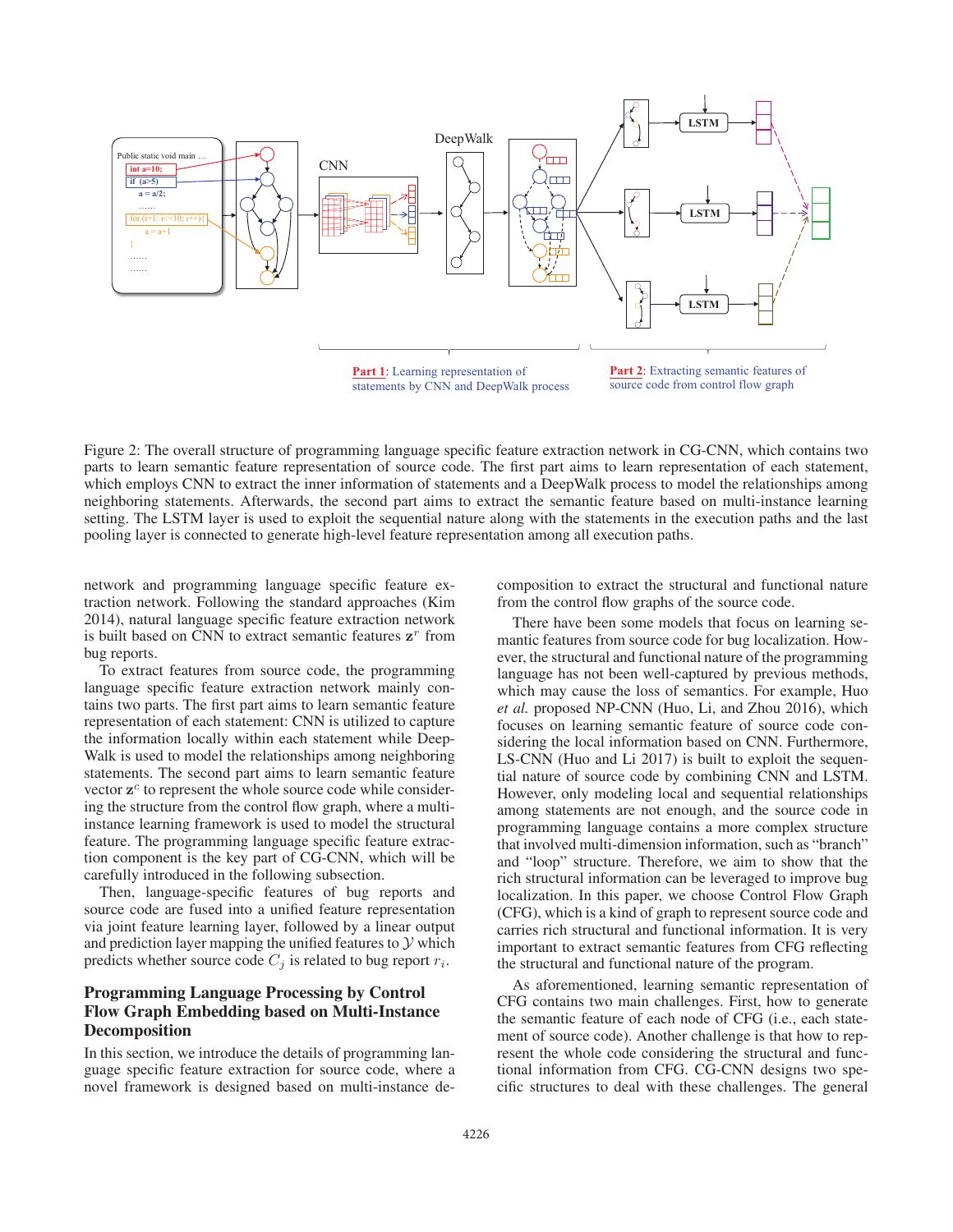framework of programming language specific network is illustrated in Figure 2. The first part of the network aims to learn the semantics of each statement and deal with the first challenge, where CNN and DeepWalk are used to extract information within and between statements, respectively. The second part of the network aims to learn the representation of the whole code from the control flow graph via multiinstance decomposition, which aims to deal with the second challenge.

Learning feature representation of statements The first part of programming language specific feature extraction layer aims to learn the representation of each statement. Different from previous graph based data, the CFG is directed and contains many execution paths of source code. Each statement of the source code is represented as a node in the CFG. The semantics of each statement is not only relative with its tokens, but also with the neighboring statements in the same execution paths of source code. CG-CNN firstly applies CNN to represent each statement by incorporating the semantic of the tokens, where convolutional filters are applied to slide across tokens to generate semantic features. Inspired by Huo's work (Huo, Li, and Zhou 2016), the filters should be designed to slide within each statement and stop when meet the end of each statement, respecting to the atomicity of statements in semantics explicitly. The semantic features of each statement can be extracted via convolutional operations in this way and the integrity of each statement will be also preserved. Suppose each path contains l statements and each statement contains n tokens. After processing by convolutional and pooling operations, each statement will generate a middle-level feature representation  $x^m$ , where  $m$  is the number of filters in the CNN layers.

After processed by CNN, CG-CNN then introduces DeepWalk to learn the semantic representation by considering the neighboring statements. DeepWalk uses Skip-Gram (Mikolov et al. 2013a), a widely-used distributed word representation method, into the social network for the first time to learn node representation according to network structure, which can also be used to learn node representation in control flow graph. Since the paths in the control flow graph represent the execution procedure and contains semantic relationships. DeepWalk firstly generates short random walks from the control flow graph. Given a sequence of node  $S = \{v_1, v_2, \dots, v_{|S|}\}\$ generated by random walks, the node  $v \in \{v_{i-t}, \ldots, v_{i+t}\}\setminus \{v_i\}$  is regarded as the context of the center node  $v_i$ , where t is the window size. Following the idea of Skip-Gram, DeepWalk aims to maximize the average log probability of all node-context pairs in the random walk node sequence S:

$$
\frac{1}{|S|} \sum_{i=1}^{|S|} \sum_{-t \le j \le t, j \ne 0} \log p(v_{i+j}|v_i)
$$
 (1)

Afterwards, DeepWalk uses Skip-Gram to learn representations of node from sequence generated by random walks, which refers to each statement in the source code. By introducing random walks on control flow graph, DeepWalk is able to learn the semantic representation of each state-

ment considering the relationships among neighboring statements. The semantic feature of each statement are generated during first part.

Extracting features from control flow graph based on multi-instance decomposition The second part of CG-CNN aims to learn semantic representation of the whole code from the control flow graph. How to utilize the information to generate the semantic features of a program from the control flow graph is a big challenge. In this work, we formalize this problem as a multi-instance task: The control flow graph of a program contains multiple paths. Each path in the control flow graph is considered as an instance and the whole program is considered as a bag. If any path is relevant to the bug report and labeled as buggy (positive), the source code file is buggy and relevant with the bug report.

Noticing that the middle-level features are generated from each statement of source code, which maintain inherent sequential nature from the original execution paths. Therefore, LSTM is then concentrated to model the sequential relationships between statements. A pooling layer that involves a mean pooling operation is connected to LSTM, which aims to fuse the outputs  $z_t$  from each time step. We generate the semantic feature  $z_{ij}^c$  of the j-th path of source code  $C_i$  by averaging  $z_t$  from each time step:  $z_{ij}^c$  =  $\frac{ij}{i}$  $\left(\sum_{t=1}^T \pi_{it} \mathbf{z}_{it}^c\right) / \sum_{t=1}^T \pi_{it}$ , where  $\pi_{it} \in \{1,0\}$  is the in-<br>dicator variable  $\pi_{it} = 1$  if statement t of source code dicator variable,  $\pi_{it} = 1$  if statement t of source code  $C_i$  is present in time step t, and  $\pi_{it} = 0$  otherwise. The last pooling layer is connected to generate the final representation of the source code among all expaths:  $z_i^c$ Fooling( $z_{i1}^c, z_{i2}^c, \ldots, z_{in}^c$ ), which are then fed into the joint feature learning layer for further fusion feature learning layer for further fusion.

After processing from language-specific feature extraction layer, the generated features  $z<sup>r</sup>$  from bug reports and  $z<sup>c</sup>$  from source code are then fed into joint feature learning layer, where a fully-connected network is employed for learning a unified feature and followed by an output layer mapping to the predictions  $\mathcal Y$ . However, a bug report may be only relevant to one or a few source code, while a large number of source code are irrelevant and this imbalance nature should be considered. Similar to (Huo and Li 2017), some negative instances are randomly dropped in the joint feature learning layer, which can decrease the computational cost and counteract the negative influence.

Specifically, the parameters of natural language specific network for bug reports can be denoted as  $\Theta_r$  =  $\{\theta_1^r, \theta_2^r, \dots, \theta_l^r\}$  and the parameters of programming language specific network can be denoted as  $\Theta_C = {\theta_1^C, \theta_2^C, \ldots, \theta_l^C}$ . Let *W* denotes the parameters in the joint feature learning layers. Therefore, the loss function implied in CG-CNN is:

$$
\mathcal{L}(\Theta_C, \Theta_r, W) = \sum_{i=1}^{N_1} \sum_{j=1}^{N_2} \ell(\mathbf{z}_i^r, \mathbf{z}_j^C, y_{ij}) + \lambda L_r \quad (2)
$$

where

$$
\ell(\mathbf{z}_i^r, \mathbf{z}_j^C, y_{ij}) = -(\tilde{y}_{ij} \log \tilde{y}_{ij} + (1 - y_{ij}) \log(1 - \tilde{y}_{ij}))
$$

Here,  $y_{ij}$  denotes the label of pairs of the bug report  $r_i$  and the source code  $C_j$  and  $\tilde{y}_{ij}$  denotes the prediction.  $L_r$  is the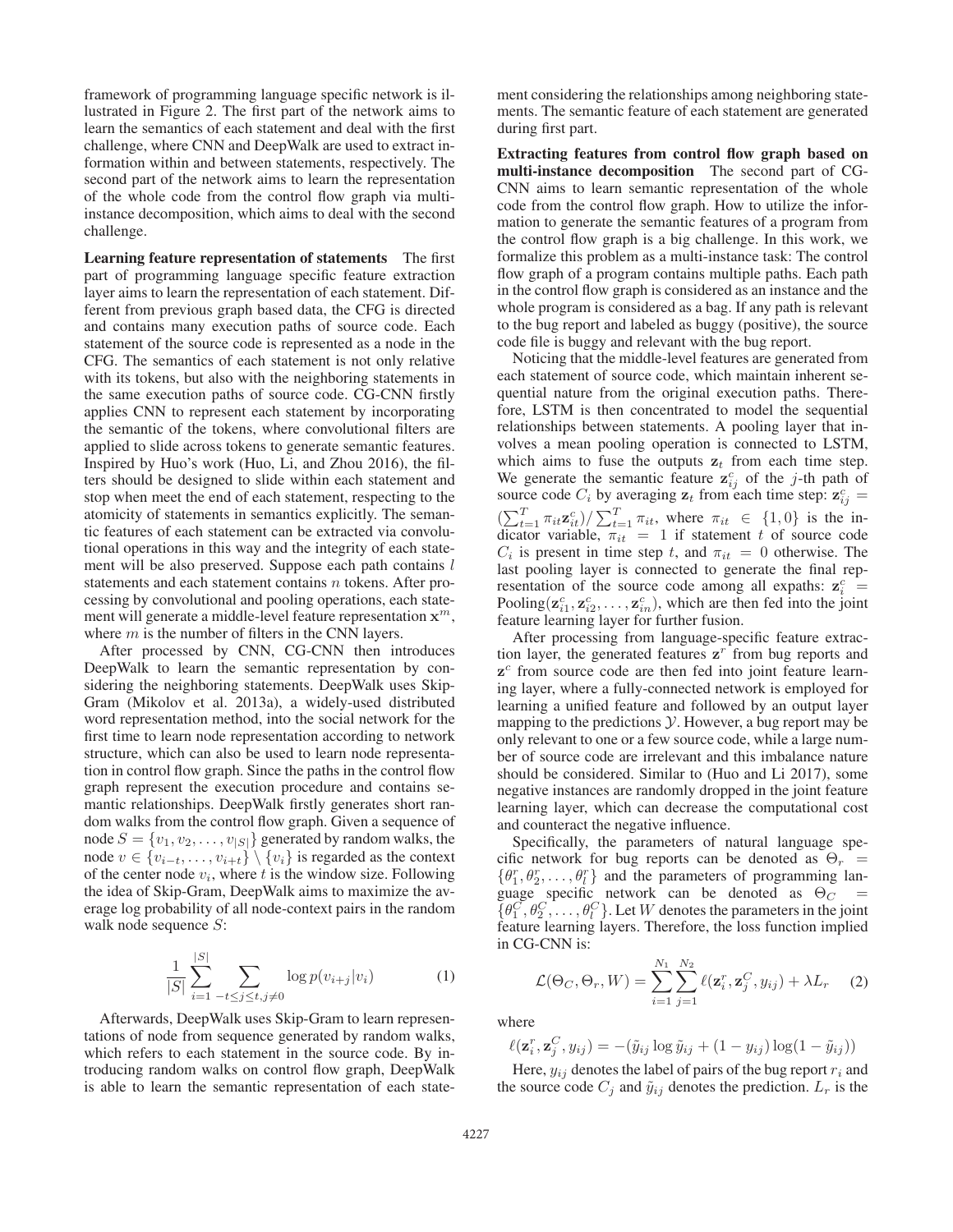Table 1: Comparisons results in terms of MAP. The best performance of each data set is boldfaced.

| Methods       | <b>BugLocator</b> | AmaLgam       | NP-CNN        | LS-CNN        | DeepWalk      | mLS-CNN       | CG-CNN |
|---------------|-------------------|---------------|---------------|---------------|---------------|---------------|--------|
| <i>PDE</i>    | $0.342 \circ$     | $0.374 \circ$ | $0.452 \circ$ | $0.462 \circ$ | $0.470 \circ$ | $0.467$ o     | 0.487  |
| PU            | 0.389             | $0.381 \circ$ | $0.396 \circ$ | 0.408         | $0.401 \circ$ | 0.406         | 0.406  |
| ЛU            | $0.433 \circ$     | $0.449 \circ$ | $0.471 \circ$ | $0.495 \circ$ | $0.482 \circ$ | $0.507$ o     | 0.531  |
| <b>Tomcat</b> | $0.430 \circ$     | $0.427$ o     | $0.488 \circ$ | $0.481 \circ$ | 0.501         | $0.489 \circ$ | 0.510  |
| Avg.          | 0.399             | 0.408         | 0.452         | 0.462         | 0.464         | 0.467         | 0.484  |

Table 2: Comparisons results in terms of MRR. The best performance of each data set is boldfaced.

| Project       | <b>BugLocator</b> | AmaLgam       | NP-CNN        | LS-CNN        | DeepWalk      | mLS-CNN       | CG-CNN |
|---------------|-------------------|---------------|---------------|---------------|---------------|---------------|--------|
| <i>PDE</i>    | $0.425 \circ$     | $0.431 \circ$ | $0.542 \circ$ | $0.545 \circ$ | $0.552 \circ$ | $0.549 \circ$ | 0.566  |
| PU            | $0.471$ o         | $0.471$ o     | $0.496 \circ$ | 0.510         | $0.502 \circ$ | 0.509         | 0.518  |
| ЛU            | $0.527$ o         | $0.553 \circ$ | $0.581 \circ$ | $0.581 \circ$ | $0.571 \circ$ | $0.592 \circ$ | 0.615  |
| <i>Tomcat</i> | $0.480 \circ$     | $0.465 \circ$ | $0.529 \circ$ | $0.536 \circ$ | $0.547 \circ$ | $0.542 \circ$ | 0.560  |
| Avg.          | 0.476             | 0.480         | 0.537         | 0.543         | 0.543         | 0.548         | 0.565  |

regularization term and the parameter  $\lambda$  controls the tradeoff between the loss and regularization. All the parameters are learned by minimizing the loss function using stochastic gradient descent (SGD) based method.

## Experiments

To evaluate the effectiveness of CG-CNN, we conduct experiments on open source software projects and compare it with several state-of-the-art bug localization models.

### Experiment Settings

The datasets used in the experiments are extracted from widely-used open source projects. All the bug reports and software code can be extracted from bug tracking system (Bugzilla) and version control system (Git), which have been widely used in previous studies (Zhou, Zhang, and Lo 2012; Saha et al. 2013; Ye, Bunescu, and Liu 2014; Huo, Li, and Zhou 2016). The first project  $PDE<sup>1</sup>$  (Plug-in Development Environment) is a tool to create and deploy features and plug-ins of Eclipse. Another project is *Platform*<sup>2</sup> that contains a set of frameworks and common services which make up Eclipse infrastructures. We use component "UI" and refer as PU in this paper. We also investigate project *JDT*<sup>3</sup> (Java Development Tools), which is an Eclipse project used for plug-ins support and development of any Java applications. We also use source code from the component "UI" as our experiments, which is referred as *JU*. The last Tomcat is a web application server and servlet container<sup>4</sup>. Specifically, as suggested in (Kochhar, Tian, and Lo 2014), some bug reports are *fully localized* are filtered, i.e., developers have already identified all buggy source code files in the bug reports. For such bug reports, bug localization tool is no longer needed.

We consider three evaluation metrics: Top- $k$ , MAP (Mean Average Precision) and MRR (Mean Reciprocal Rank), which has been widely-used in previous studies (Zhou, Zhang, and Lo 2012; Huo, Li, and Zhou 2016; Huo and Li 2017). We compare our proposed model CG-CNN with following baselines:

- BugLocator (Zhou, Zhang, and Lo 2012): a state-of-theart bug localization method which employs revised Vector Space Model to measure the similarity between reports and locates buggy files related to a given bug report.
- AmaLgam (Wang and Lo 2014): a state-of-the-art bug localization model which combines version history, similar bug reports and structure information for bug localization.
- NP-CNN (Huo, Li, and Zhou 2016): a state-of-the-art CNN-based bug localization model, which employs two different CNNs to learn unified features from source code and bug reports for locating buggy source files.
- LS-CNN (Huo and Li 2017): a state-of-the-art deep bug localization model, which extends NP-CNN by combining CNN and LSTM to enhance the unified features by exploiting both sequential nature of source code.
- DeepWalk (Perozzi, Al-Rfou, and Skiena 2014): a stateof-the-art method for learning latent representations of vertices in a network by treating walks as the equivalent of sentences. DeepWalk has been shown effectiveness in several network classification tasks.
- mLS-CNN: a variant of LS-CNN, which is based on multi-instance learning. mLS-CNN firstly learns representation of each path in CFG of then employs pooling operation to generate the unified feature representation.

<sup>1</sup> http://www.eclipse.org/pde/

<sup>2</sup> http://projects.eclipse.org/projects/eclipse.platform

<sup>3</sup> http://www.eclipse.org/jdt/

<sup>4</sup> http://tomcat.apache.org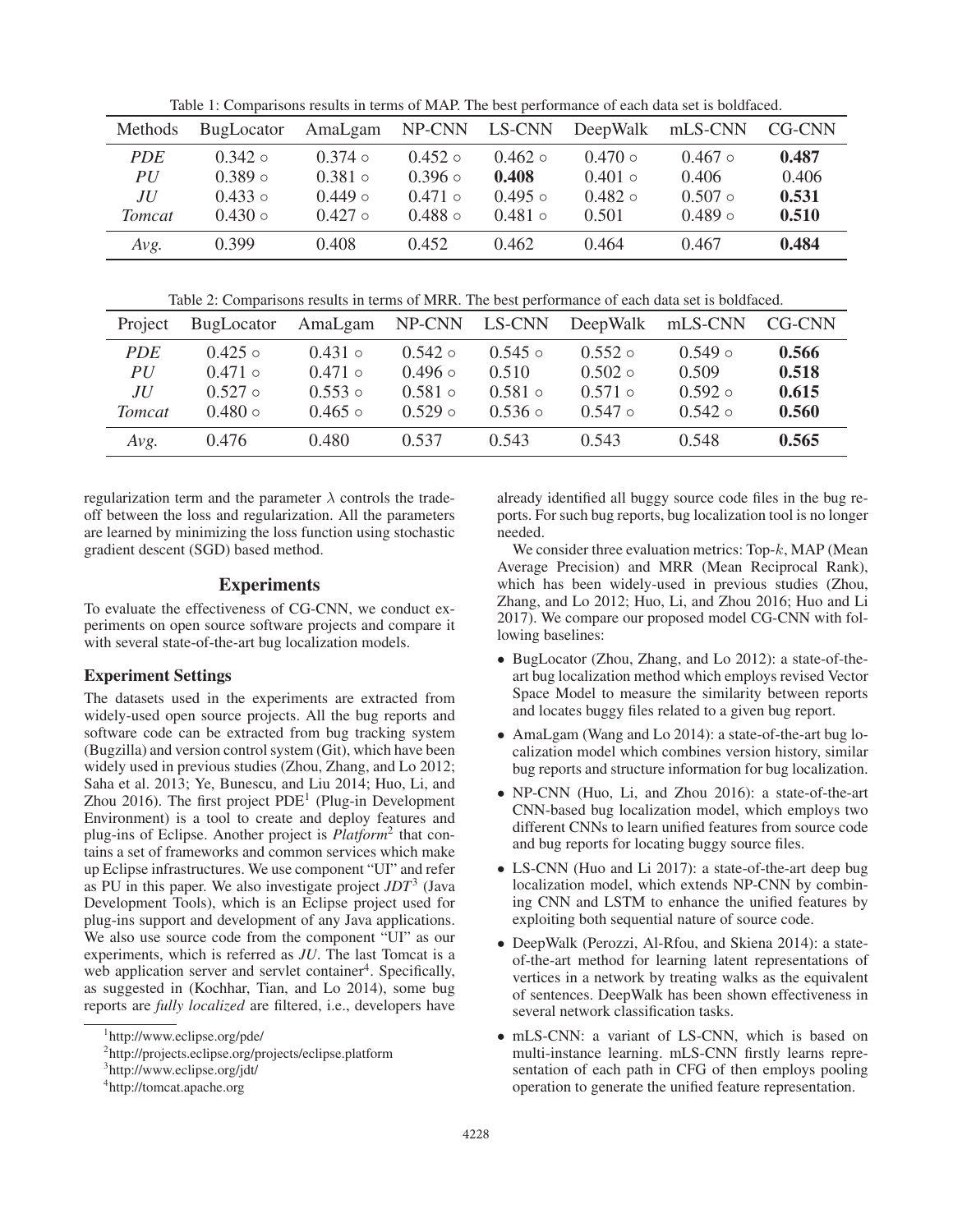

Figure 3: Comparison results of CG-CNN in terms of Top-10.

To compare with previous methods, we follow same parameter settings suggested in their studies (Zhou, Zhang, and Lo 2012; Wang and Lo 2014; Huo, Li, and Zhou 2016). In CG-CNN, pre-trained word embedding model (Mikolov et al. 2013b) is firstly applied to encode each token, which has been shown effective in many text processing tasks (Kim 2014). We then use traditional ReLU as activation function and the window size of convolutional filters is set as 3,4,5 and 100 feature maps is generated each filter. The number of nodes in LSTM is the same as the output of CNN. In addition, the drop-out method (Hinton et al. 2012; Krizhevsky, Sutskever, and Hinton 2012) is applied in the fuly-connected layers to prevent overfitting.

#### Experimental results

The experimental results are clearly shown in this section. In our experiments, 10-fold cross validation is repeated 10 times for each data set. We also conduct Mann-Whitney *U*test and Bonferroni correction on each setting, and summarize the results in each result table. If CG-CNN significantly outperforms a compared method, the inferior performance of the compared method would be marked with "◦", and "•" if CG-CNN performs significantly worse.

Table 1 and Table 2 show the average performance of all compared methods in terms of MAP and MRR, respectively. The best performance on each data set is boldfaced. It can be observed from the tables that CG-CNN almost achieves the best performance except that on *PU* in terms of MAP. The reason that CG-CNN does not show significant improvement in *PU* may be that the source code is not complex and control flow graph does not provide further information and semantics. Besides, CG-CNN achieves the best average performance in terms of MAP. For example, the average MAP of CG-CNN is 0.484, which improves the average MAP of BugLocator (0.399) by 21.3%, AmaLgam (0.408) by 18.6%, NP-CNN (0.452) by 7.0%, LS-CNN (0.463) by 4.5% , DeepWalk (0.464) by 4.3%, mLS-CNN (0.467) by 3.5%. It can be observed that CG-CNN performs significantly better than DeepWalk and LS-CNN, which means the multi-instance based setting could be a better solution to extract features from CFG. The performance of CG-CNN is also better than mLS-CNN, which can be regarded that the semantic feature generated from CG-CNN is more representative and contains richer information for bug localization.

Similar trends are also observed in terms of MRR. CG-

CNN achieves the best performance among the compared methods and the best average performance. For example, the average MRR of CG-CNN is 0.565, which improves the average MAP of BugLocator (0.476) by 18.7%, AmaLgam (0.480) by 17.7%, NP-CNN (0.537) by 5.2%, LS-CNN (0.543) by 4.0%, DeepWalk (0.543) by 4.0%, mLS-CNN (0.548) by 3.1%. We also conduct Mann-Whitney *U*-test on each setting and summarize the results in Table 1 and Table 2. We can find that among the 24 different comparisons (6 compared methods on 4 data sets) in terms of MAP, CG-CNN performs significantly better on 21 settings. In terms of MRR, CG-CNN performs significantly better on 22 settings and shows improvement against all compared methods.

For better illustration, comparison results in terms of Top-10 are illustrated in Figure 3. It can be noticed that CG-CNN achieves the best performance among the compared methods, which means CG-CNN can to identify the most buggy code when the same number of files are examined.

In summary, the goal of this paper is to show that structural information in the code can be leverage to improve bug localization. The key technical challenge we aim to address is how to model these structural information provided with the textual information in bug reports. We formalize this problem as a multi-instance learning problem and design a specific model CG-CNN. The results on wide-used data sets shows that, CG-CNN performs significantly better than state-of-the-art bug localization and graph embedding methods, which demonstrates the effectiveness in extracting semantic features improve bug localization.

# **Conclusion**

In this paper, we are the first using multi-instance decomposition to learn semantic features from control flow graph for bug localization. We propose a novel deep model named CG-CNN to learn the unified features by exploiting rich structural information from control flow graph. CG-CNN firstly use CNN and DeepWalk model to learn feature representation of each statement and further extract semantics from control flow graph based on multi-instance decomposition. The results of experiments on large scale of opensource project show that CG-CNN performs significantly better than several state-of-the-art bug localization models, which demonstrates that the control flow graph is able to provide more information and CG-CNN is effective in extracting semantic features of source code.